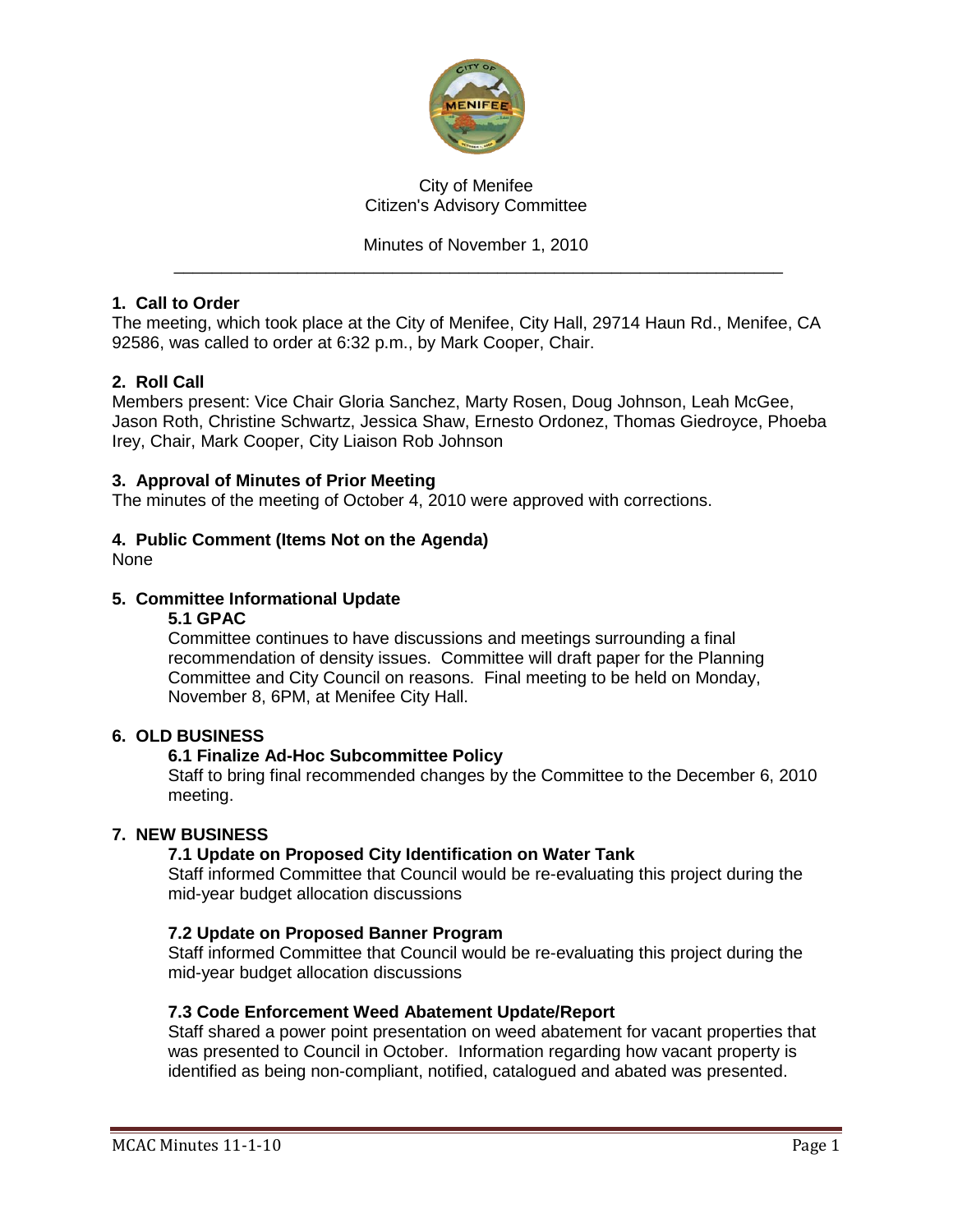## **8. MEMBER UPDATES/REPORTS**

Members reported on the following items:

- How to get the word out about the MCAC meetings
- Heritage Lakes Chili Cook-off was a resounding success
- Need to check on dirt bikes on city streets near Briggs/74
- Quail Valley area Deputies received new SUV unit for patrols
- Spark of Love Toy Drive coming up
- Quail Valley area Pancake Breakfast November  $7<sup>th</sup>$

## **9. CITY LIAISON UPDATE**

## **9.1 Upcoming City Events and Programs**

- First Annual Menifee Veterans Memorial 5k/2k/1k /run/Walk, Sat., November 6
- Veterans Memorial Completion expected by November 11 for celebration
- Veterans Day Event & Memorial Grand Opening and Parade, on November 11

#### **10. DISCUSSION OF UPCOMING AGENDA ITEMS**

The following items were discussed as possible topics for upcoming agenda items:

- Truck Routes / Traffic
- Animal Friends of the Valley
- Priority Listing of Code Enforcement Objectives
- Economic Development

#### **11. Adjourn**

The meeting was adjourned at 7:59pm